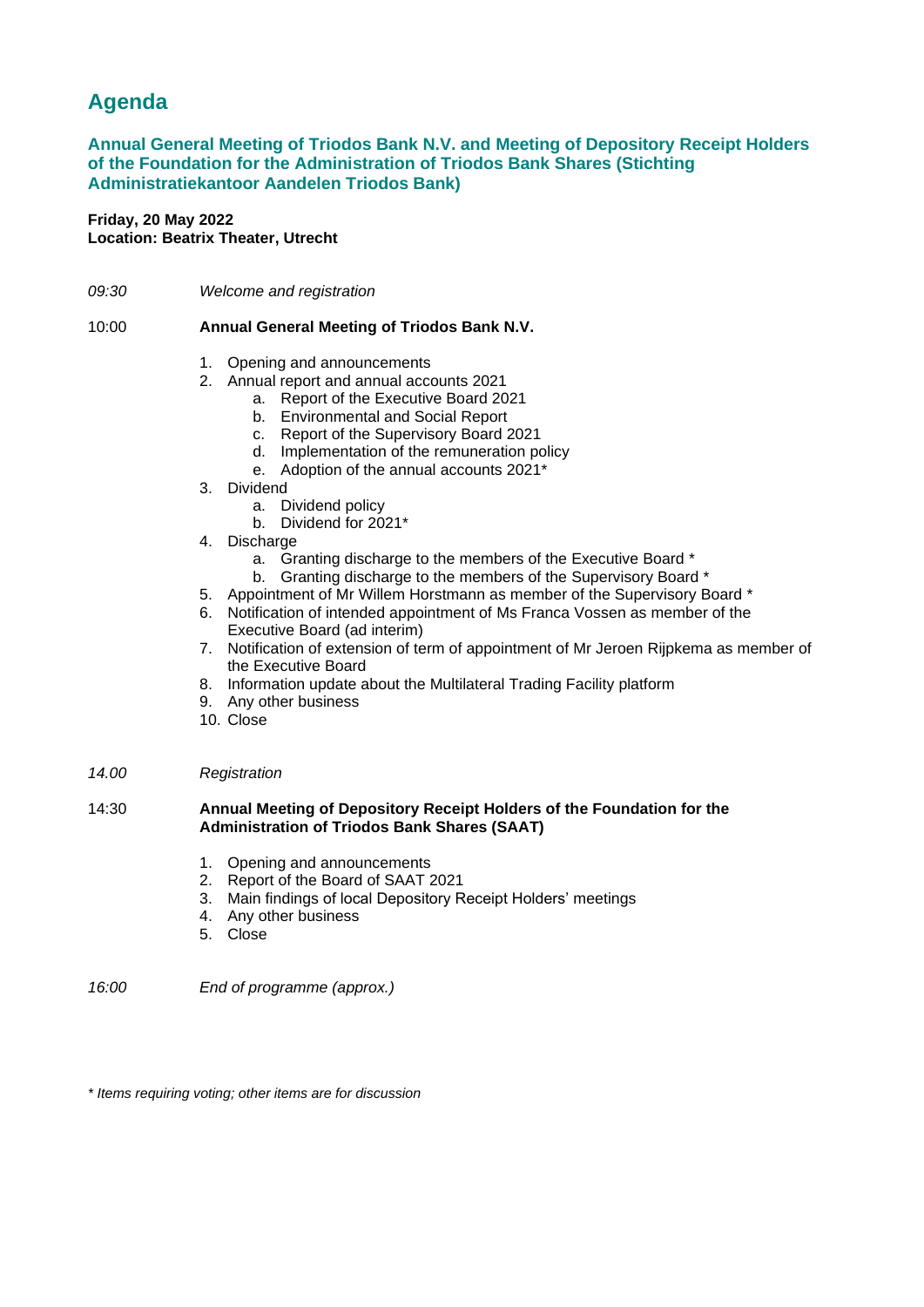## **Explanatory notes to the agenda items of the 2022 Annual General Meeting of Triodos Bank N.V.**

## **AGENDA ITEM 2a**

**Report of the Executive Board 2021** See pages 13-102 of the Annual Report 2021.

#### **AGENDA ITEM 2c**

**Report of the Supervisory Board 2021** See pages 103-112 of the Annual Report 2021.

### **AGENDA ITEM 2d**

#### **Implementation of the remuneration policy**

Prior to the agenda item regarding the adoption of the annual accounts at the General Meeting, accountability will be taken for the implementation of the remuneration policy during the last financial year. At this agenda item disclosure will be provided on the implementation of the remuneration policy for the 2021 financial year as reflected in the remuneration report 2021.

Further information on the implementation of the remuneration policy and the remuneration report can be found on pages 117-125 of the Annual Report 2021.

## **AGENDA ITEM 2e**

## **Adoption of the annual accounts 2021 \***

It is proposed to adopt the annual accounts of Triodos Bank N.V. ("Triodos Bank") for the financial year 2021. The annual accounts are included in the Annual Report 2021 on pages 127-351.

**AGENDA ITEM 3a Dividend policy** See page 24 of the Annual Report 2021.

## **AGENDA ITEM 3b**

#### **Dividend for 2021 \***

It is proposed to pay out a dividend of EUR 1.80 per (depository receipt of) ordinary share in cash over the financial year 2021. See page 197 of the Annual Report 2021.

#### **AGENDA ITEM 4a**

#### **Granting discharge to the members of the Executive Board \***

It is proposed to grant a discharge to the members of the Executive Board of Triodos Bank in respect of their duties performed during the financial year 2021 as shown in the Annual Report 2021 and by the statements made in the Annual General Meeting.

#### **AGENDA ITEM 4b**

#### **Granting discharge to the members of the Supervisory Board \***

It is proposed to grant a discharge to the members of the Supervisory Board of Triodos Bank in respect of their duties performed during the financial year 2021 as shown in the Annual Report 2021 and by the statements made in the Annual General Meeting.

#### **AGENDA ITEM 5**

#### **Appointment of Mr Willem Horstmann as member of the Supervisory Board \***

According to the resignation rota of the Supervisory Board, the second term of Aart de Geus and Ernst Jan Boers, as well as the first term of Dineke Oldenhof, will expire after the closing of the Annual General Meeting. The relevant supervisory directors have indicated that they are not available for reappointment.

The Supervisory Board has appointed Mike Nawas to succeed Aart de Geus as Chair of the Supervisory Board. As successor to Ernst Jan Boers, the Supervisory Board would like to nominate Willem Horstmann to be appointed as new member of the Supervisory Board for a four year term. The Supervisory Board is in an advanced stage with regard to filling the vacancy created by the resignation of Dineke Oldenhof. Further announcements will be made when there is reason to do so.

The Dutch Central Bank has approved the proposed appointment of Mr Horstmann. The Foundation for Administration of Triodos Bank Shares ("SAAT") has been involved in the selection process. In addition, the Works Council has been consulted and confirmed that it supports the nomination of Mr Horstmann.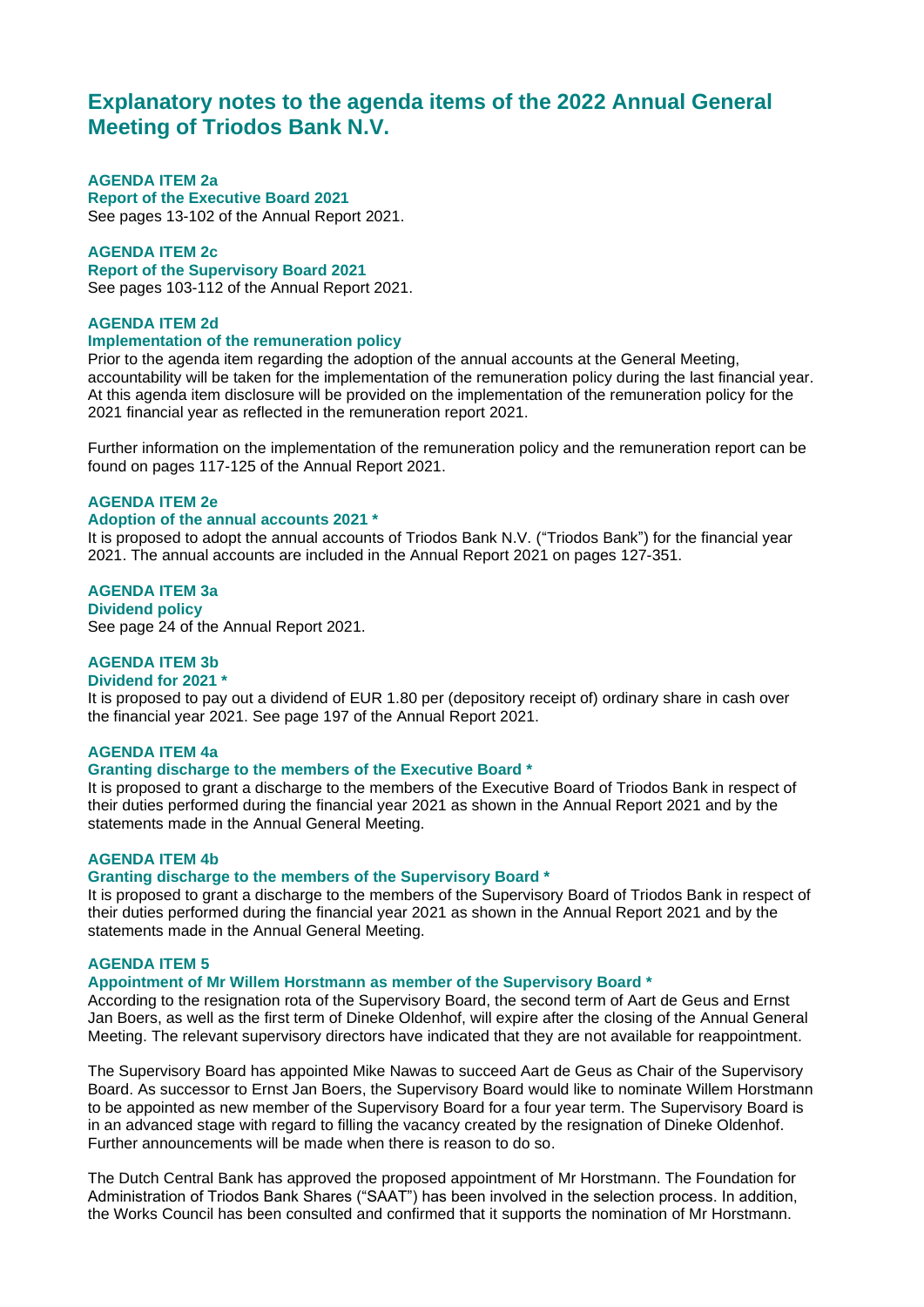### **Reasons for the Supervisory Board to nominate Willem Horstmann**

The Supervisory Board proposes to appoint Willem Horstmann as a member of the Supervisory Board because of his knowledge and experience in financial risk management and controls, audit and financial reporting in both managerial and supervisory roles. The appointment of Willem Horstmann contributes to the diversity in the composition of the Supervisory Board due to his education, professional background, gender and age.

#### **Reasons for Willem Horstmann to present himself for election to the Supervisory Board**

Having had just resigned from my previous roles in the financial industry and I had promised myself to not seek for job opportunities for a while when I was approached to check on my interest for a Supervisory Board position at Triodos Bank. And I broke my own promise when this opportunity surfaced… An option like this does not present itself very often and it gives me the possibility to even more actively support sustainability and social impact goals within the context of the financial sector where I have built my expertise. I have had a career in asset management, insurance and banking, predominantly in the areas of risk and finance. Yet, in every management and board position that I have had I actively engaged in Environmental, Social & Governance (ESG) policy setting and subsequent activities and proactively took on Corporate social responsibilities (CSR) in the business, as I felt it was my duty to serve society in a more balanced way.

The good thing about Triodos Bank is that it approaches the business in a different way: Mission first, but within the boundaries of the balanced interests of all stakeholders. I intend to serve the mission of Triodos Bank and all its stakeholders by carefully keeping an eye on the balancing act the bank needs to perform. I would like to do that by both building on functional expertise and on dialogue with which I intend to drive clear and timely decision making and careful but strict execution. It is clear to me that in the changing regulatory and broader stakeholders context, the short term focus needs to be on financial and business improvement without diluting the mission. In that balancing act the bank cannot shy away from taking the necessary steps to reinforce the position that is still there for Triodos Bank as I see it: The change catalyst when it comes to sustainability and social inclusion.

## **Abridged CV of Willem Horstmann**

Willem Horstmann (1967) previously worked at AEGON where he held various positions amongst others as member of the Supervisory Board of AEGON Bank, Chief Risk Officer/Member of the Executive Board and CFRO of Aegon Mortgages. Before that he worked at Vivat Verzekeringen as CRO and Zwitserleven (CFRO) and AEGON Investment Management (CFO) and held various other managerial roles in risk and finance. He started his career at Nederlandse Verzekeringsgroep.

Willem Horstmann is of Dutch nationality and does not own any Triodos Bank depository receipts.

## **AGENDA ITEM 6**

#### **Notification of intended appointment of Ms Franca Vossen as member of the Executive Board (ad interim)**

The Supervisory Board intends to appoint Franca Vossen as member of the Executive Board of Triodos Bank ad interim, in the role of Chief Risk Officer (CRO) for a maximum period of one year. Franca Vossen will temporarily replace the current CRO, Carla van der Weerdt, who is expected to require a recovery period of up to 12 months due to the health effects of prolonged COVID-19.

In accordance with the provisions of law and the articles of association of Triodos Bank, the Supervisory Board notifies the General Meeting of this intention.

Franca Vossen will be remunerated in accordance with the policy currently in force for the members of the Executive Board.

The Dutch Central Bank has approved the proposed appointment of Franca Vossen. The Works Council of Triodos Bank has been informed.

#### **Abridged CV of Franca Vossen**

Franca Vossen (1972) currently holds roles as member of the supervisory board of Coöperatie VGZ and MeDirect Bank Belgium. She will step down from the latter before the upcoming Annual General Meeting of Triodos Bank. From 2017 to 2020, she was CRO and Managing Board Member of LeasePlan Cooperation. Before that she has held various international senior management positions in finance and

risk at financial institutions such ABN AMRO, Fortis, ING and De Lage Landen. Franca Vossen is of Dutch nationality and does not own any Triodos Bank depository receipts.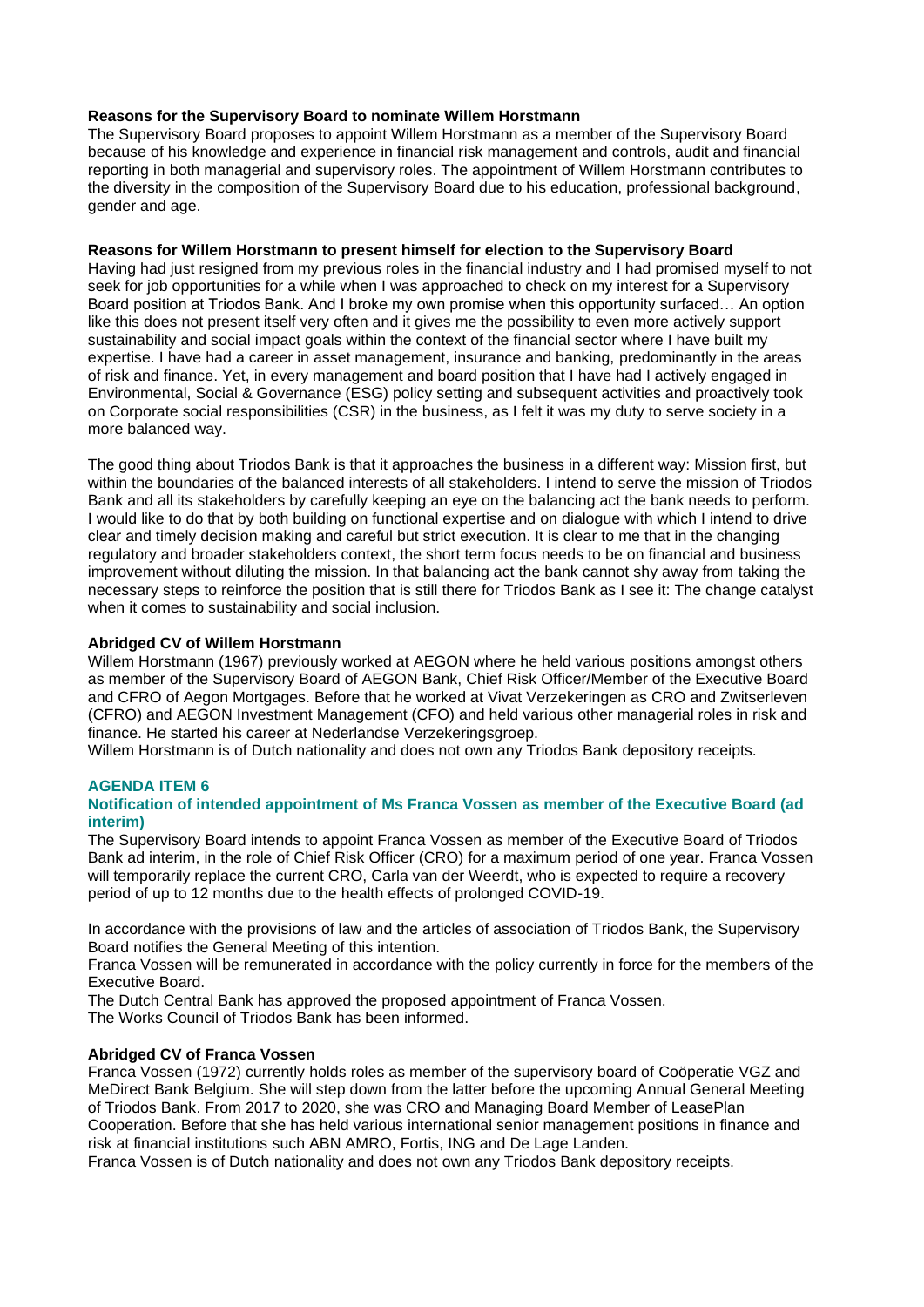#### **AGENDA ITEM 7 Notification of extension of term of appointment of Mr Jeroen Rijpkema as member of the Executive Board**

On 21 May 2021, the Supervisory Board appointed Jeroen Rijpkema as member of the Executive Board in the role of Chair of the Board for a period of two years. Given the strategic challenges Triodos Bank faces, the Executive Board will benefit from stability in its composition. On 8 October 2021 the Supervisory Board announced its intention to extend the term of Jeroen Rijpkema to a regular term of four years until after the closing of the Annual General Meeting in May 2025.

In accordance with the provisions of law and the articles of association of Triodos Bank, the Supervisory Board notifies the General Meeting of this intention.

The Dutch Central Bank has approved the proposed extended term of appointment of Jeroen Rijpkema. The Works Council of Triodos Bank has confirmed its support for this intended decision.

#### **Abridged CV of Jeroen Rijpkema**

Jeroen Rijpkema (1960) has been a statutory member of the Executive Board of Triodos Bank N.V. since 21 May 2021 and is Chair of this Board. He is also member of the Board of Stichting Triodos Holding. Jeroen is a member of the Board of the Dutch Banking Association. In addition, he is a Board member of Stichting Social Finance NL and Stichting Graaf Carel van Lynden (Keukenhof estate and Dutch bulb flower exhibition).

Jeroen Rijpkema is of Dutch nationality and owns 315 Triodos Bank depository receipts.

## **AGENDA ITEM 8**

#### **Information update about the Multilateral Trading Facility platform**

The Executive Board will give an update on the progress made to implement the decision made in December 2021 to pursue a listing of the depository receipts on a multilateral trading facility platform.